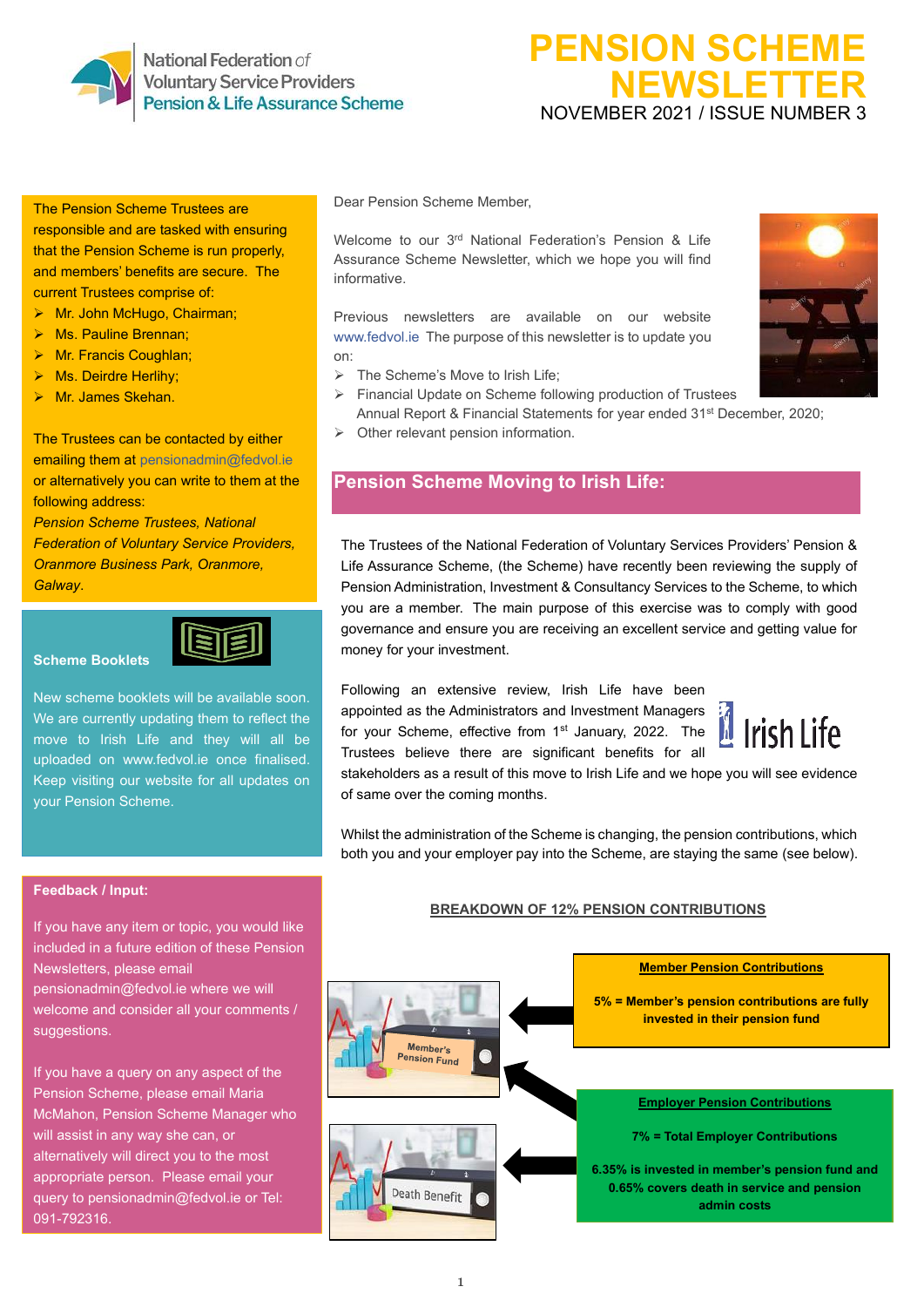

# **PENSION SCHEM NEWSLETTER** NOVEMBER 2021 / ISSUE NUMBER 3

## **What is currently happening with your Pension Contributions:**

Your pension contributions for November 2021 will be paid to the current pension provider, New Ireland, in December 2021, by your employer. After these contributions have been invested by New Ireland, an exercise will be carried out to transfer your funds to Irish Life. Irish Life have agreed to engage with you to ensure you are kept fully up to date at every step of the way in respect of the transition of the Scheme. Your December 2021 pension contributions will be sent to Irish Life in January 2022 for processing.

You don't need to do anything at the moment. your pension fund will automatically transfer from New Ireland to Irish Life and will be invested in Irish Life investment funds as follows:

#### **If you are currently invested in the New Ireland default fund - Passive IRIS.**



You will simply be transferred across to the Irish Life equivalent strategy - called the EMPOWER Personal Lifestyle Strategy (PLS). Your pension fund will be invested according to the PLS Strategy.

**If you are not currently invested in the New Ireland default fund - Passive IRIS**, this means you have selected funds yourself.



If you are currently fully invested in the New Ireland Cash Fund, your pension fund, and ongoing pension contributions, will transfer to Irish Life's EMPOWER Cash Fund.

If you have selected any other New Ireland investment fund(s), your pension fund, and ongoing pension contributions, will transfer to Irish Life's default fund, the PLS Strategy.





#### **Can I switch investment funds?**

Once the Pension Scheme move to Irish Life has been completed and your personal member record is set up with Irish Life you can make an investment switch via your online Member Portal. Irish Life will be in further contact when the Scheme transfer has been completed and they will outline to you how to make an investment switch, if you wish to make one.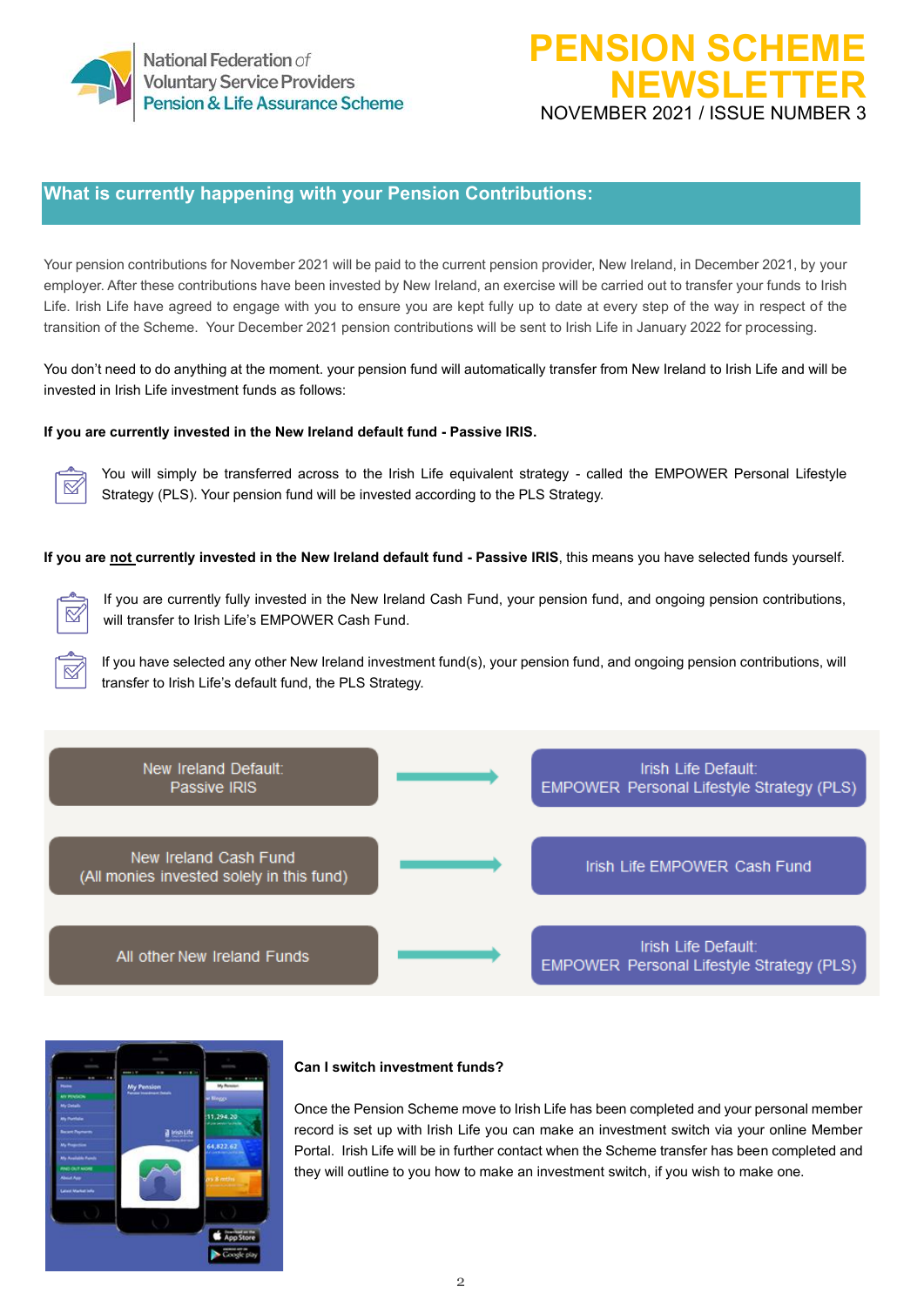

# **PENSION SCHEM NEWSLETTER** NOVEMBER 2021 / ISSUE NUMBER 3

## **What are the 7 Irish Life Investment Funds that will be available for you to select?**

Firstly, Irish Life's Default Investment Fund is called the EMPOWER Personal Lifestyle Strategy (PLS). This is where the majority of Scheme members are invested i.e., approximately 97% of the Scheme membership.

The other Irish Life Investment Funds available to members, also known as the self-select fund options, are outlined in table below, which also includes details on risk rating; return target and ESG categorisation:



## **How does the Irish Life Default Fund Personal Lifestyle Strategy (PLS) Work?**

The PLS consists of three phases which span the years of your pension journey. It starts from the moment you join the strategy up to your retirement date. The PLS Strategy lets Irish Life look after everything for you. Your pension fund will be invested according to the PLS Strategy, which means your pension fund is put into higher risk investments when you are further from retirement, with a view to maximising the growth potential of your pension fund.

As you get closer to retirement, your pension fund will automatically be moved to lower risk investments to help protect the value of your accumulated pension fund. Then, once you are within 6 years of retirement, your pension fund will be switched into investments that will aim to safeguard your accumulated pension fund.



Once the transfer of member records and investment management to Irish Life has been finalised, you will have the option of making unlimited switches to any of the above investment fund choices. There is no charge for this service. Further details on the above investment funds will be made available in an Investment Guide currently being drafted by Irish life and will be available on [www.fedvol.ie](http://www.fedvol.ie/) in January 2022.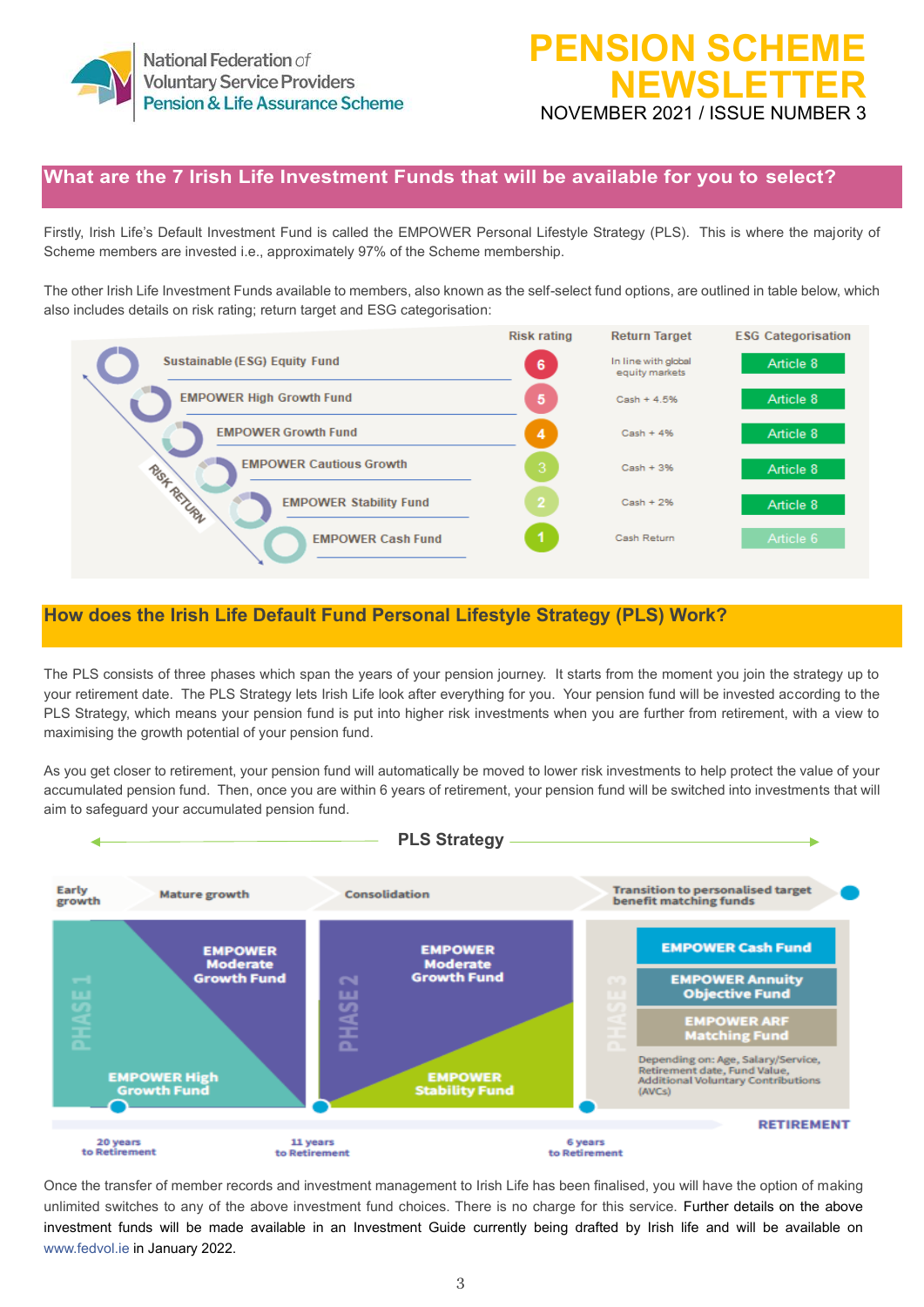

National Federation of **Voluntary Service Providers** Pension & Life Assurance Scheme

# **PENSION SCHEME NEWSLETTER** NOVEMBER 2021 / ISSUE NUMBER 3

## Irish Life are seeking your Personal Information to set you up **on the online Member Portal:**



As part of the transition of the Scheme, Irish Life would like to engage with you more in respect of your pension and encourage you to use the Irish Life online Member Portal so you can experience their comprehensive and extensive range of member supports. Therefore, your personal email address and mobile phone number is required to enable Irish Life to invite you to log onto the Member Portal and set up your profile. Please email [CBSalesSupport@irishlife.ie](mailto:CBSalesSupport@irishlife.ie) with the following information:

#### **Full Name; Date of Birth; Employer Name; Personal Email Address; Mobile Phone Number**

Every member who sends the above details to Irish Life before **31st December, 2021** will be entered into a draw to win a €50 One for All Voucher. Irish Life will randomly choose 10 winners from the entries submitted. The Trustees really encourage you to do this as soon as possible to ensure you don't miss out on the full range of services that are available online, and which covers all the pension topics that are important during the different stages of your pension journey to retirement.

## **Trustee Annual Report & Financial Statement for Year Ended 31st December, 2020:**

The National Federation of Voluntary Service Providers' Pension & Life Assurance Scheme's Trustee Annual Report & Financial Statements for year ended  $31<sup>st</sup>$ December, 2020, have now been published and are available to download on the National Federation's website [www.fedvol.ie](http://www.fedvol.ie/) (click on pension tab).



The Scheme has grown significantly since its establishment in 1996. The Scheme now comprises of 25 participating employers; 5,984 members (4,429 Active members and 1,555 deferred members)



The Scheme's fund value under management is over €258m as of 31st December, 2020. The Scheme's current fund value is nearing €300m. Pension Contributions made into the Scheme during 2020 was over €19m.



The majority of members in the Pension Scheme are invested in the Default Strategy i.e. approx. 97% of members.



Over €7.6m was paid out to Scheme members during 2020 on retirement claims

Please refer to our March 2021 Newsletter where we outlined all the Trustees activity for 2020. Copy of all previous newsletters is available on our website [www.fedvol.ie](http://www.fedvol.ie/)

# **BLACKOUT PFRIOD**

Please note that a blackout period will be in place during the transfer of the Scheme to Irish Life and is expected to run for approximately 6-8 weeks, effective from 31st December 2021.

During this time, you will not be able to switch funds, take retirement benefits, or receive leaving service options.

This short period without transactions is necessary as all records have to be reconciled and moved to Irish Life during that time.

New Ireland has confirmed that you will have 'read only' access on the New Ireland online member portal (i.e. PSOL) during that time. You will also be able to see how much both you and your employer have paid into your pension fund on your payslip.

Once the Scheme has fully moved over to Irish Life, a communication will issue to you confirming same. At this time you will then be able to log onto the Irish Life Member Portal to review your pension fund and make a switch to another investment fund from the 7 fund options available to members, if you wish to make a switch.



All relevant and up to date information about the Scheme move to Irish Life is available on [www.fedvol.ie](http://www.fedvol.ie/) (click on pension tab).

Irish Life have also created a transition<br>webpage, link available through webpage, link available through [www.fedvol.ie](http://www.fedvol.ie/) which they will update during the transition period, so be sure to return for future updates. Here you will also be able to access some very helpful videos and other information relating to the Scheme moving to Irish Life.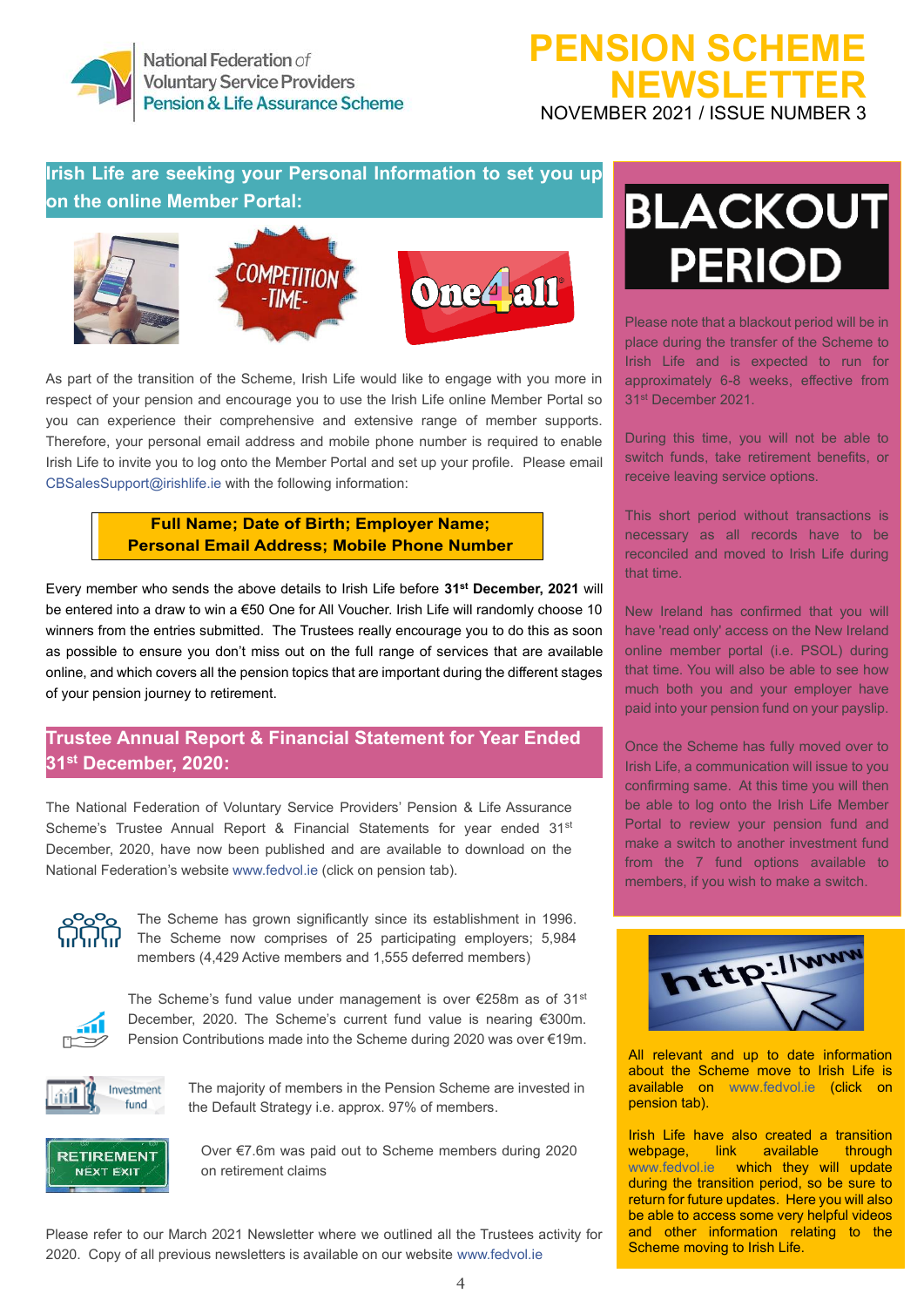# **PENSION SCHEME NEWSLETTER** NOVEMBER 2021 / ISSUE NUMBER 3

## **Environmental, Social & Governance (ESG) considerations for Responsible Investment:**



The Irish Life investment funds the Trustees have selected to make available to Scheme members aim to promote environmental and social characteristics, including enhanced exposure to more sustainable companies and alignment with the transition to a low carbon economy. You will note from previous page a fund focusing on Environmental, Social & Governance (ESG) and sustainable investment is now available as part of the investment funds options for members to choose.

Irish Life also engages with investee companies to encourage improved governance and management of sustainability issues.

The investment funds are ESG rated accordingly e.g. Article 8 funds promote environmental or social characteristics (although not exclusively) and invest in companies that follow good governance practices. Article 6 funds have no explicit consideration of sustainability aspects as part of the investment process.

## **Other Pension Scheme Updates:**

#### **Finance Bill 2021 – Pension Amendments:**

The Bill makes several technical and administrative amendments to the legislation dealing with the taxation of pension schemes.

These include:

For Removing the requirement to have an Approved Minimum Retirement Fund (AMRF) in the case of individuals availing of the Approved Retirement Fund (ARF) option. Currently if an individual opts to take a lump sum of 25% of their pension fund at

retirement, they were able to invest the balance in an ARF, provided they had a guaranteed income of €12,700 per annum or invested the first €63,500 in an AMRF. Although an individual could make withdrawals from the AMRF the €63,500 was "locked in" until age 75. The Finance Bill as proposed, will remove the need for the minimum income / AMRF requirement.

- Providing for the ARF option to be available as an alternative to the compulsory purchase of annuities in the case of death-in-service pensions when an excess of revenue limits applies.
- Removing the prohibition on transfers from an occupational pension scheme to a Personal Retirement Savings Account (PRSA) for members with more than 15 years' service in the scheme.

#### **State Pension:**

The state pension age was increased to age 66 back in 2014 and was scheduled to increase to age 67 in 2021 and age 68 in 2028. However, the move to age 67 was put on hold and the Pensions Commission was established in 2020 to review the pension age issue and also make recommendations to Government in respect of what steps need to be taken to shore up the fiscal sustainability of the State Pension.

The Commission has now included in its recommendations that the pension age be increased from 2028 by three months each year, reaching 67 in 2031. Further increases of 3 months every 2 years from 2033, reaching 68 in 2039. The Commission has also proposed that employees should be allowed to remain in employment until they qualify for the state pension - if they wish.

The Government asked the Commission for options to be considered, and these are set out in their Report, available to view or download on: <https://www.gov.ie/en/publication/6cb6d-report-of-the-commission-on-pensions/>





An Colmisión Pinsean<br>The Persines Compission

**Report of the**